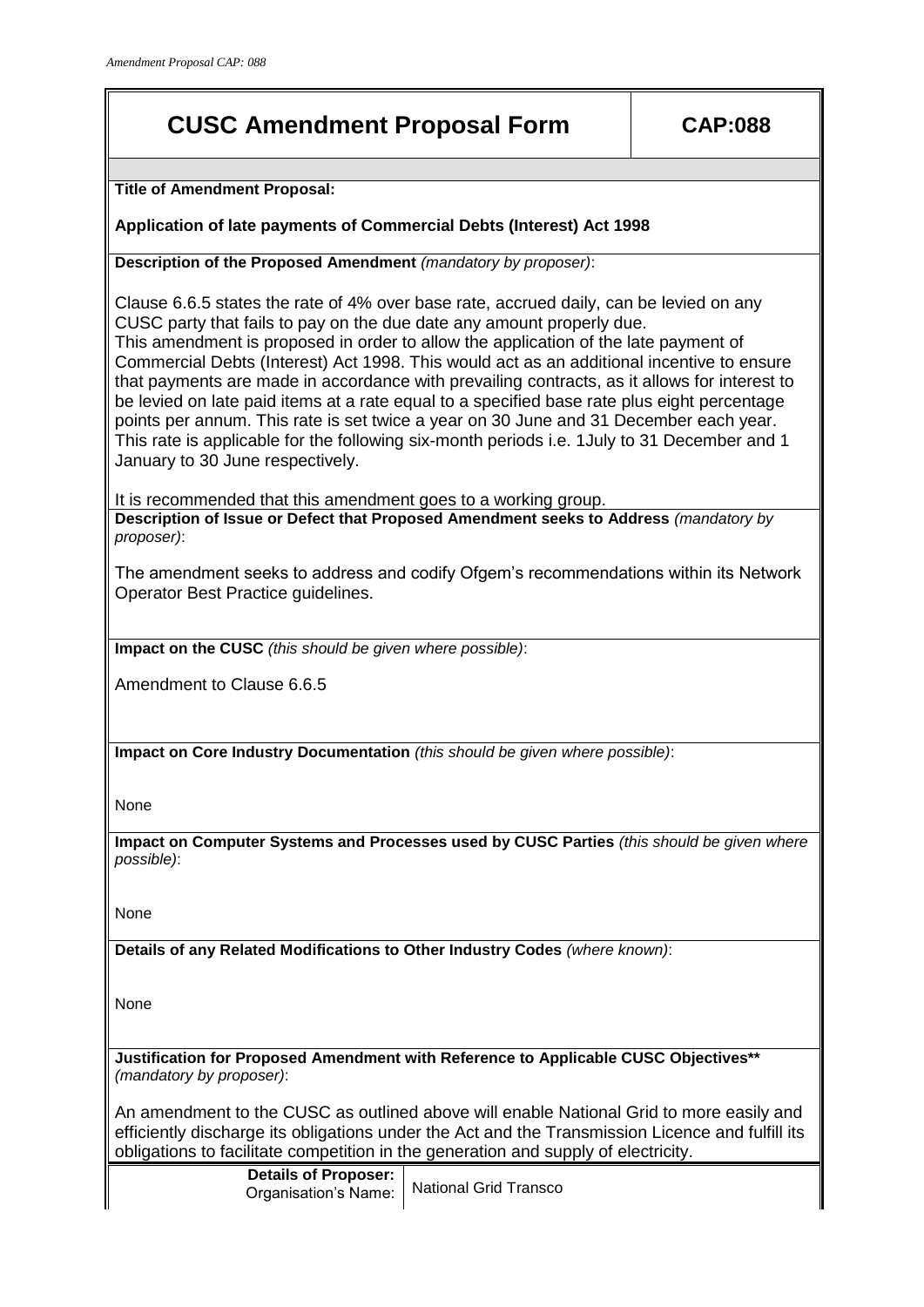| Capacity in which the Amendment is<br>being proposed:<br>(i.e. CUSC Party, BSC Party or<br>"energywatch")      | <b>CUSC Party</b>                                                     |
|----------------------------------------------------------------------------------------------------------------|-----------------------------------------------------------------------|
| Details of Proposer's Representative:<br>Name:<br>Organisation:<br>Telephone Number:<br>Email Address:         | Paul Murphy<br><b>NGT</b><br>019260656330<br>paul.murphy@ngtuk.com    |
| <b>Details of Representative's Alternate:</b><br>Name:<br>Organisation:<br>Telephone Number:<br>Email Address: | <b>Toby Thornton</b><br>NGT<br>01926656384<br>toby.thornton@ngtuk.com |
| Attachments (Yes/No):<br>If Yes, Title and No. of pages of each Attachment:                                    |                                                                       |

## **Notes:**

- 1. Those wishing to propose an Amendment to the CUSC should do so by filling in this "Amendment Proposal Form" that is based on the provisions contained in Section 8.15 of the CUSC. The form seeks to ascertain details about the Amendment Proposal so that the Amendments Panel can determine more clearly whether the proposal should be considered by a Working Group or go straight to wider National Grid Consultation.
- 2. The Panel Secretary will check that the form has been completed, in accordance with the requirements of the CUSC, prior to submitting it to the Panel. If the Panel Secretary accepts the Amendment Proposal form as complete, then he will write back to the Proposer informing him of the reference number for the Amendment Proposal and the date on which the Proposal will be considered by the Panel. If, in the opinion of the Panel Secretary, the form fails to provide the information required in the CUSC, then he may reject the Proposal. The Panel Secretary will inform the Proposer of the rejection and report the matter to the Panel at their next meeting. The Panel can reverse the Panel Secretary's decision and if this happens the Panel Secretary will inform the Proposer.

The completed form should be returned to:

Richard Dunn Panel Secretary Commercial Frameworks National Grid Company plc NGT House Warwick Technology Park Gallows Hill Warwick, CV34 6DA Or via e-mail to: [CUSC.Team@uk.ngrid.com](mailto:CUSC.Team@uk.ngrid.com)

(Participants submitting this form by email will need to send a statement to the effect that the proposer acknowledges that on acceptance of the proposal for consideration by the Amendments Panel, a proposer which is not a CUSC Party shall grant a licence in accordance with Paragraph 8.15.7 of the CUSC. A Proposer that is a CUSC Party shall be deemed to have granted this Licence).

3. Applicable CUSC Objectives\*\* - These are defined within the National Grid Company Transmission Licence under Section C10, paragraph 1. Reference should be made to this section when considering a proposed amendment.